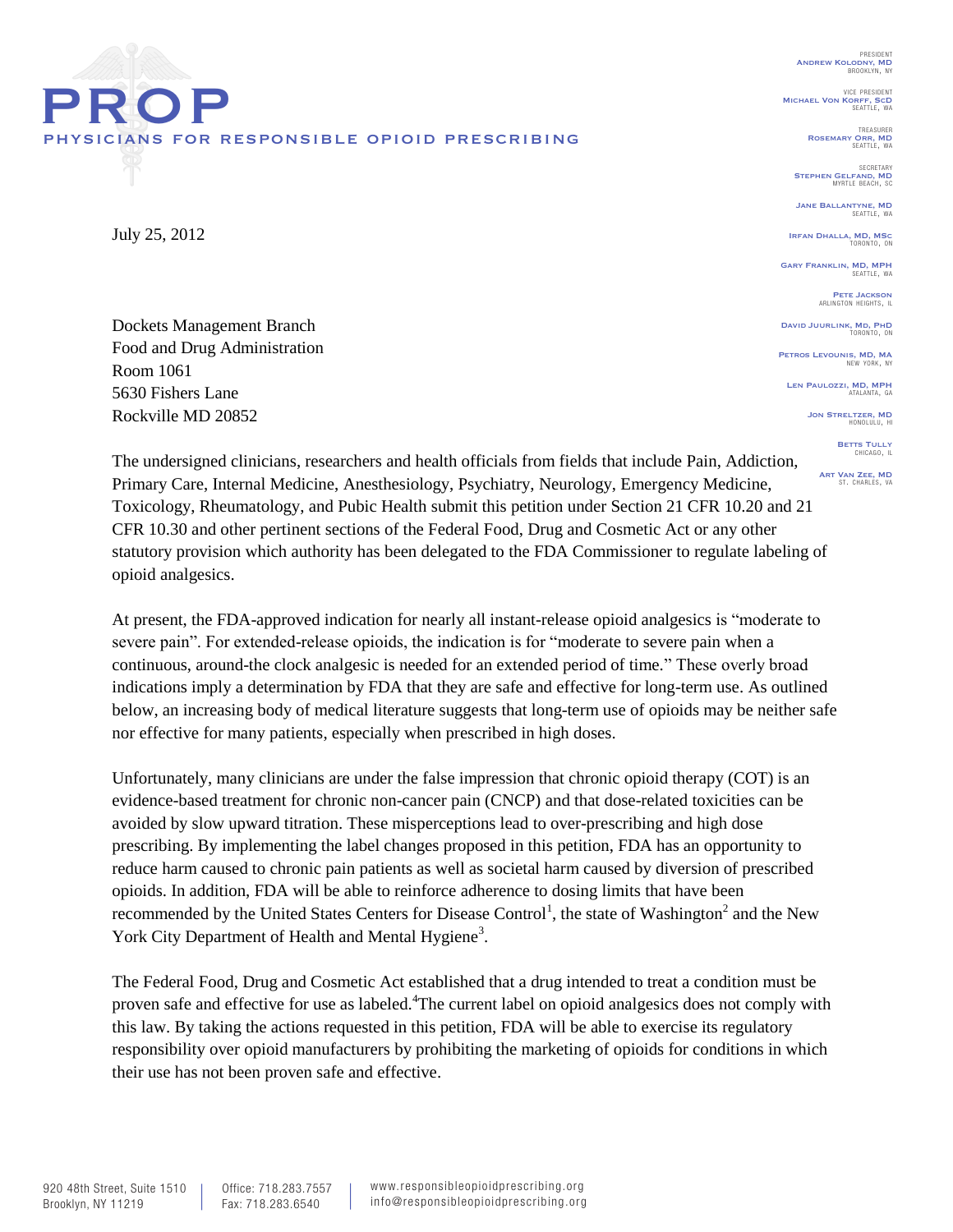## SPECIFIC ACTIONS REQUESTED FOR CHANGES TO OPIOID ANALGESIC LABELS:

- 1. Strike the term "moderate" from the indication for non-cancer pain.
- 2. Add a maximum daily dose, equivalent to 100 milligrams of morphine for non-cancer pain.
- 3. Add a maximum duration of 90-days for continuous (daily) use for non-cancer pain.

## STATEMENTS OF SCIENTIFIC BASIS FOR PETITION:

- 1. Over the past decade, a four-fold increase in prescribing of opioid analgesics has been associated with a four-fold increase in opioid related overdose deaths and a six-fold increase in individuals seeking treatment for addiction to opioid analgesics.<sup>5</sup>
- 2. Prescribing of opioids increased over the past 15 years in response to a campaign that minimized risks of long-term use for CNCP and exaggerated benefits.<sup>6,7,8</sup>
- 3. Long-term safety and effectiveness of managing CNCP with opioids has not been established.<sup>9</sup>
- 4. Recent surveys of CNCP patients receiving COT have shown that many continue to experience significant chronic pain and dysfunction. $10,11$
- 5. Recent surveys using DSM criteria found high rates of addiction in CNCP patients receiving COT. 12,13
- 6. A large sample of medical and pharmacy claims records found that two-thirds of patients who took opioids on a daily basis for 90 days were still taking opioids five years later.<sup>14</sup>
- 7. Patients with mental health and substance abuse co-morbidities are more likely to receive COT than patients who lack these risk factors, a phenomenon referred to as *adverse selection*. 15
- 8. Three large observational studies published in 2010 and 2011 found dose-related overdose risk in CNCP patients on COT.<sup>16,17,18</sup>
- 9. COT at high doses is associated with increased risk of overdose death<sup>18</sup>, emergency room visits<sup>19</sup> and fractures in the elderly<sup>20</sup>.

There is no environmental impact associated with this Citizen's Petition and we wish to be excluded under 21 CFR Sec. 25.24.

The undersigned certifies, that, to the best knowledge and belief of the undersigned, this petition includes all information and views on which the petition relies, and that it includes representative data and information known to the petition which are unfavorable to the petition (21 CFR Sec.10.30b).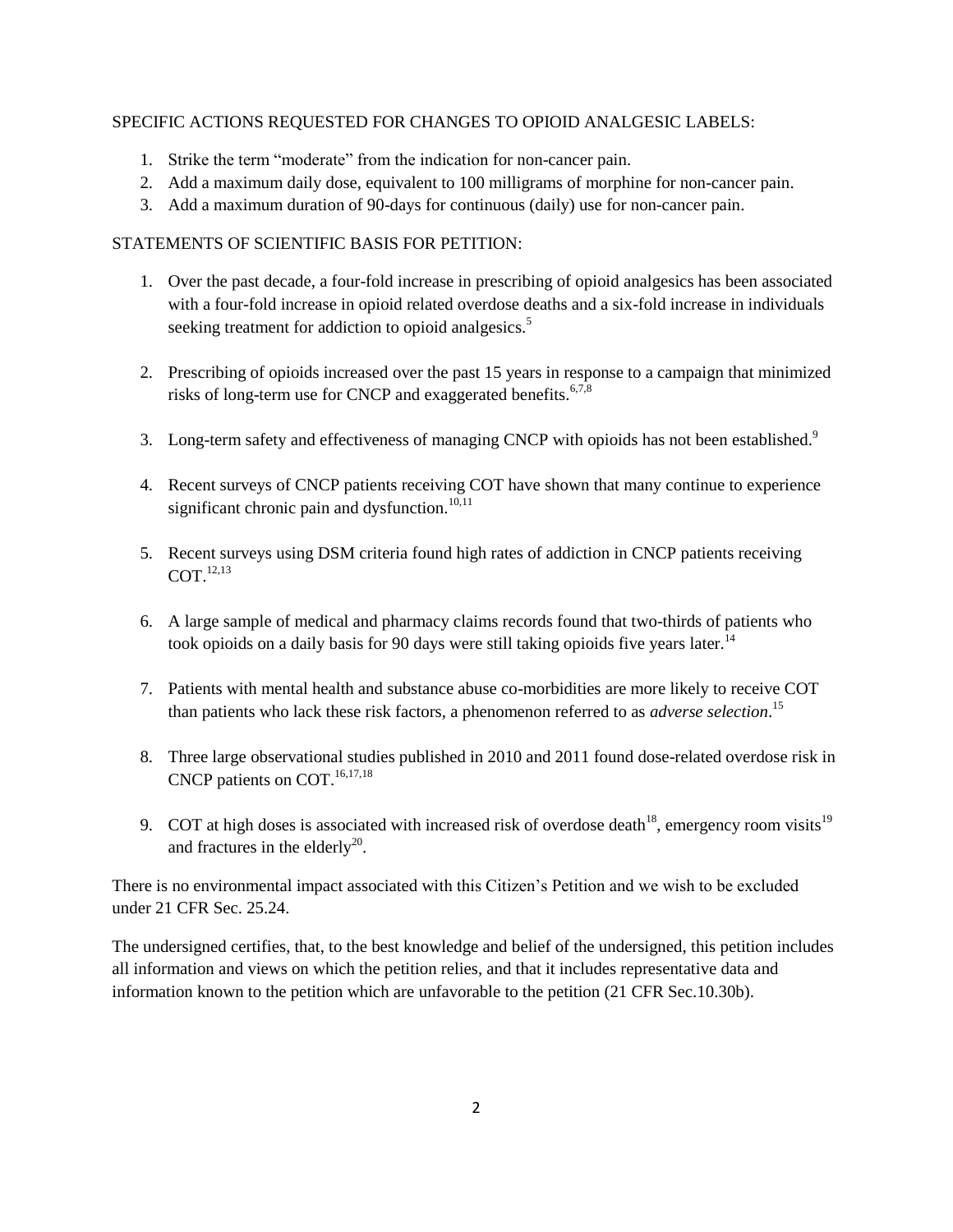Jane C. Ballantyne, MD, FRCA UW Professor of Education and Research Department of Anesthesiology and Pain Medicine Seattle, Washington

Russ Carlisle, MD

Medical Director, Emergency Department Swedish Cherry Hill Medical Center Seattle, Washington

Edward C. Covington, MD

Director, Neurological Center for Pain Cleveland Clinic Cleveland, Ohio

Richard A. Deyo, MD, MPH Kaiser Permanente Professor of Evidence-Based Family Medicine, Dept. of Family Medicine Department of Medicine Director, OCTRI Community and Practice Research Program Oregon Health and Science University

Thomas A. Farley, MD, MPH Commissioner, Department of Health City of New York

Stephen G. Gelfand, MD, FACP Secretary, Physicians for Responsible Opioid Prescribing Myrtle Beach, South Carolina

mserende

Miles Belgrade, MD Medical Director, Fairview Pain Center Adjunct Professor, Department of Neurology, University of Minnesota Medical Center Minneapolis, Minnesota

Roger Chou, MD, FACP Associate Professor of Medicine Dept. of Medicine and Dept. of Medical Informatics and Clinical Epidemiology Oregon Health & Science University

 $Rotan A$   $\rightarrow$  Robert W. Day, MD, PhD

President Emeritus Fred Hutchinson Cancer Research Center Seattle, Washington

Irfan Dhalla, MD, MSc Assistant Professor, University of Toronto Toronto, Ontario

Gary M. Franklin, MD, MPH Research Professor, University of Washington Director, Occupational Epidemiology and Health Outcomes Program Seattle, Washington

an  $m$ 

Stuart Gitlow, MD, MBA, MPH, FAPA Acting President American Society of Addiction Medicine Chevy Chase, Maryland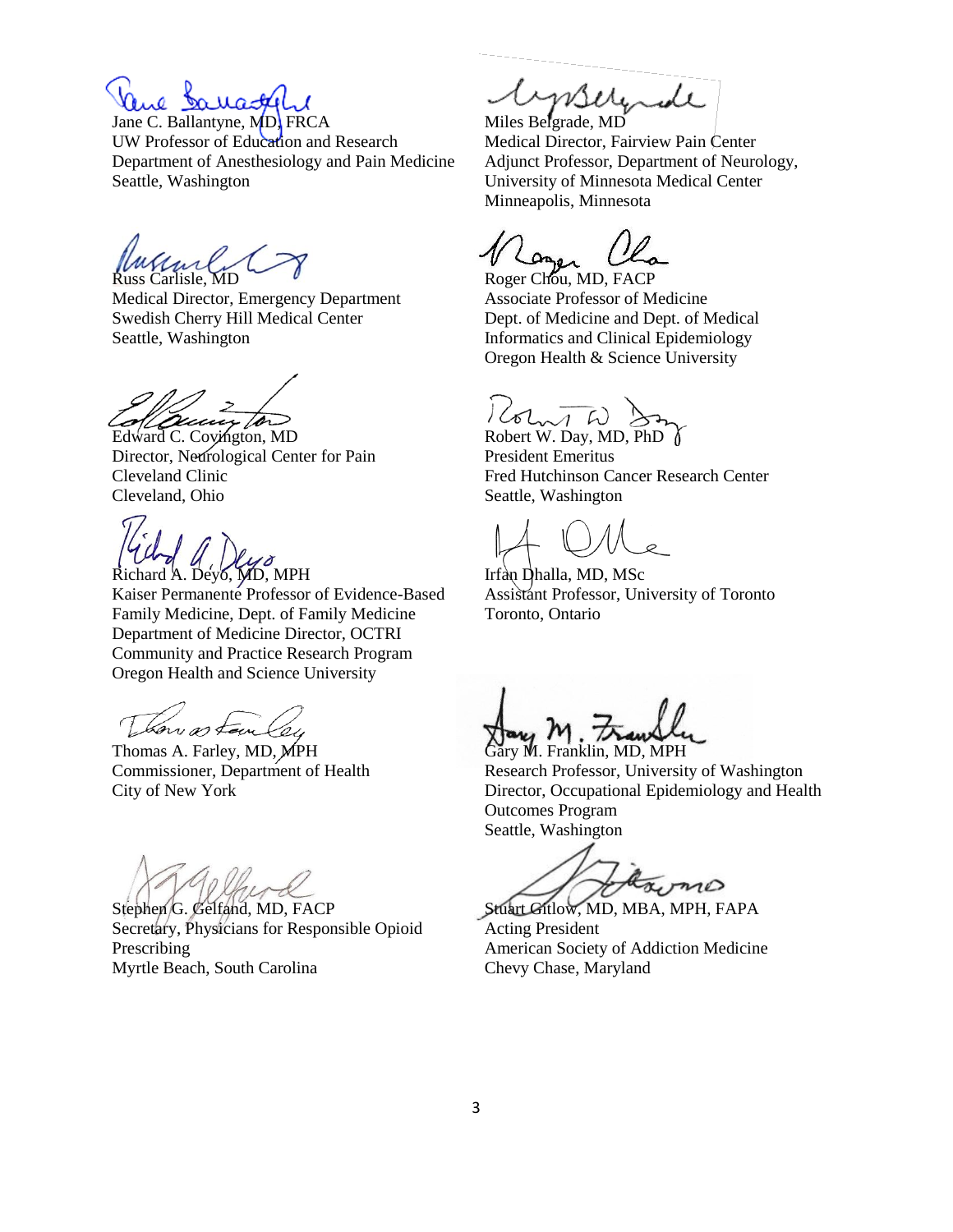Roland W. Gray, MD, FA

Medical Director, Tennessee Medical Foundation Physician's Health Program Brentwood, Tennessee

W. Michael Hooten, MD.

Associate Professor of Anesthesiology Mayo Clinic Rochester, Minnesota

 $\lambda$ . Andrew Kolodny, MD

President, Physicians for Responsible Opioid Prescribing; Chair, Dept. of Psychiatry Maimonides Medical Center Brooklyn, New York

Kurt Chue

Professor of Medicine, Indiana University Research Scientist, VA HSR&D Center for Implementing Evidence-Based Practice, Regenstrief Institute Indianapolis, Indiana

Petros Levounis, MD, MA

Director, The Addiction Institute of New York Associate Chair for Clinical Services, Dept. of Psychiatry, St. Luke's & Roosevelt Hospitals New York, New York

Lewis Nelson, MD

Associate Professor, Dept. of Emergency Medicine New York University School of Medicine New York, New York

Erik Gunderson, MD, FASAM

Assistant Professor, Dept. of Psychiatry & Neurobehavioral Sciences and Dept. of Medicine Director, Clinical Pharmacological Research Unit University of Virginia

David Juurlink, MD, PhD Head, Division of Clinical Pharmacology and Toxicology, University of Toronto Toronto, Ontario

Thomas R. Kosten, MD Waggoner Chair and Professor of Psychiatry, Neuroscience, Pharmacology Baylor College of Medicine, Micheal E DeBakey VAMC Houston, Texas

on, MD, MPH

Vice President for Research, Group Health Exec. Director, Group Health Research Institute Seattle, Washington

Elinore F. McCance-Katz, MD, PhD Professor, Department of Psychiatry University of California San Francisco San Francisco, California

Rosemary Orr, MD

Professor of Anesthesiology, Seattle Children's Hospital and University of Washington Seattle, Washington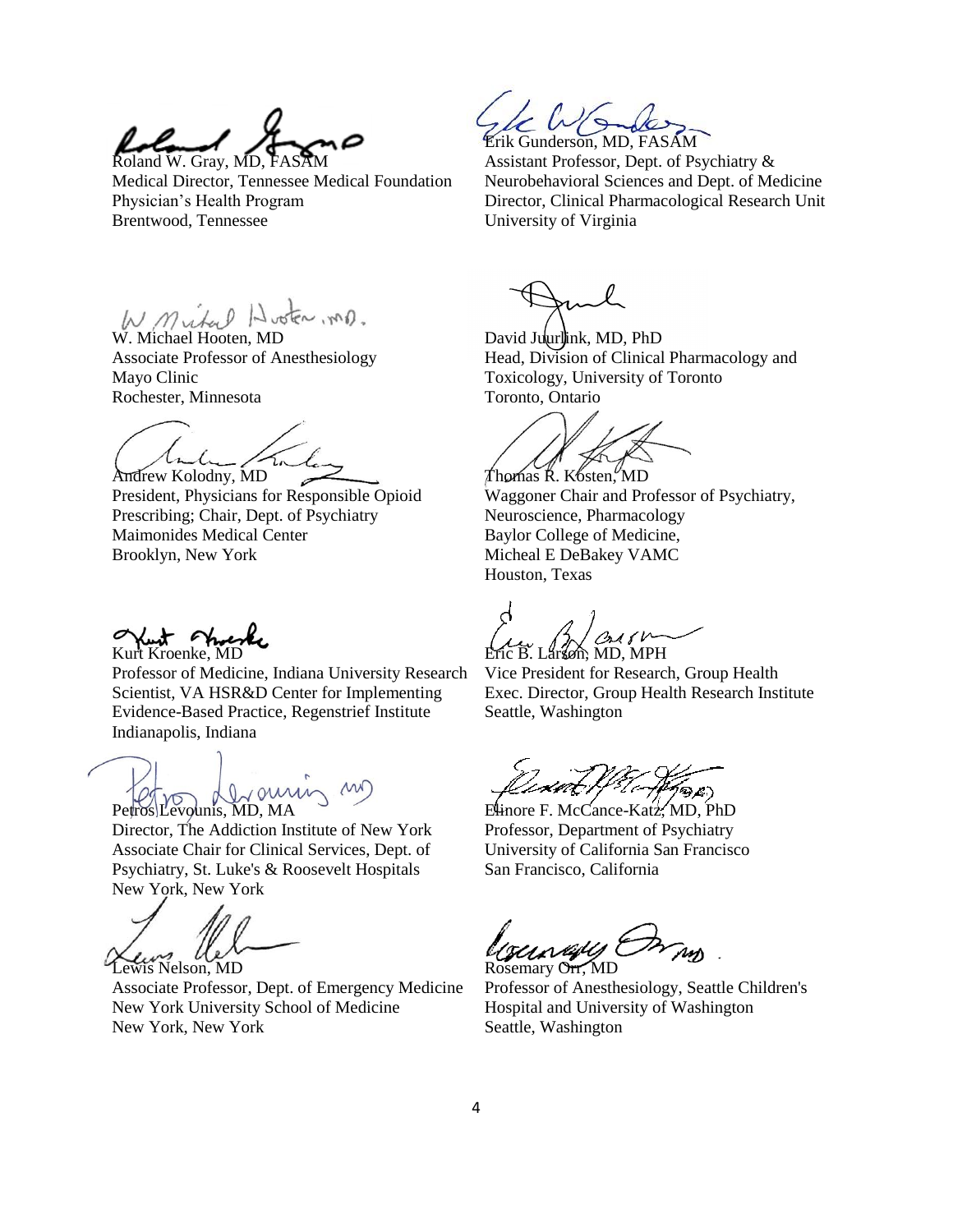

William Phillips, MD, MPH, FAAP Theodore J. Phillips Endowed Professor in Family Medicine, University of Washington Seattle, Washington

Roger Rosenblatt, MD, MPH, MFR Professor & Vice Chair, Dept. of Family Medicine University of Washington School of Medicine Seattle, Washington

Harris Silver, MD Policy Analyst, Senate Memorial 18 New Mexico Drug Policy Task Force, Robert Wood Johnson Foundation Center for Health Policy University of New Mexico

*on Streltzer*, MD

Program Director, Addiction Psychiatry Professor of Psychiatry, University of Hawaii Honolulu, Hawaii

Bubarathuner

Barbara J. Turner MD, MSED, MA, MACP Professor of Medicine; Director, ReACH Center Director, Health Outcomes Improvement University of Texas Health Science Center San Antonio, Texas

Michael Von Korff, ScD

Senior Investigator Group Health Research Institute Seattle, Washington

Art Van Zee, MD

Stone Mountain Health Services St. Charles Clinic Charles, Virginia

Charles Reznikoff, MD Internal Medicine and Addiction Medicine, Hennepin County Medical Center Minneapolis, Minnesota

 $M$  $\mu$  R. Shah, MD,

Commissioner New York State Department of Health Albany, New York

Kurt C. Stange, MD, PhD

Professor of Family Medicine & Community Health, Epidemiology & Biostatistics, Oncology and Sociology, Case Western Reserve University Cleveland, Ohio

Sullivan, MD, PhD

Professor, Dept. of Psychiatry and Behavioral Sciences; Adjunct Professor Bioethics and Humanities; Adjunct Professor, Anesthesiology and Pain Medicine University of Washington Seattle, Washington

Judith a. Turner

Judith Turner, PhD Professor, University of Washington, Dept. of Psychiatry and Behavioral Sciences

 $M_{\odot}$ Sidney M. Wolfe, MD

**Director** Public Citizen's Health Research Group Washington, DC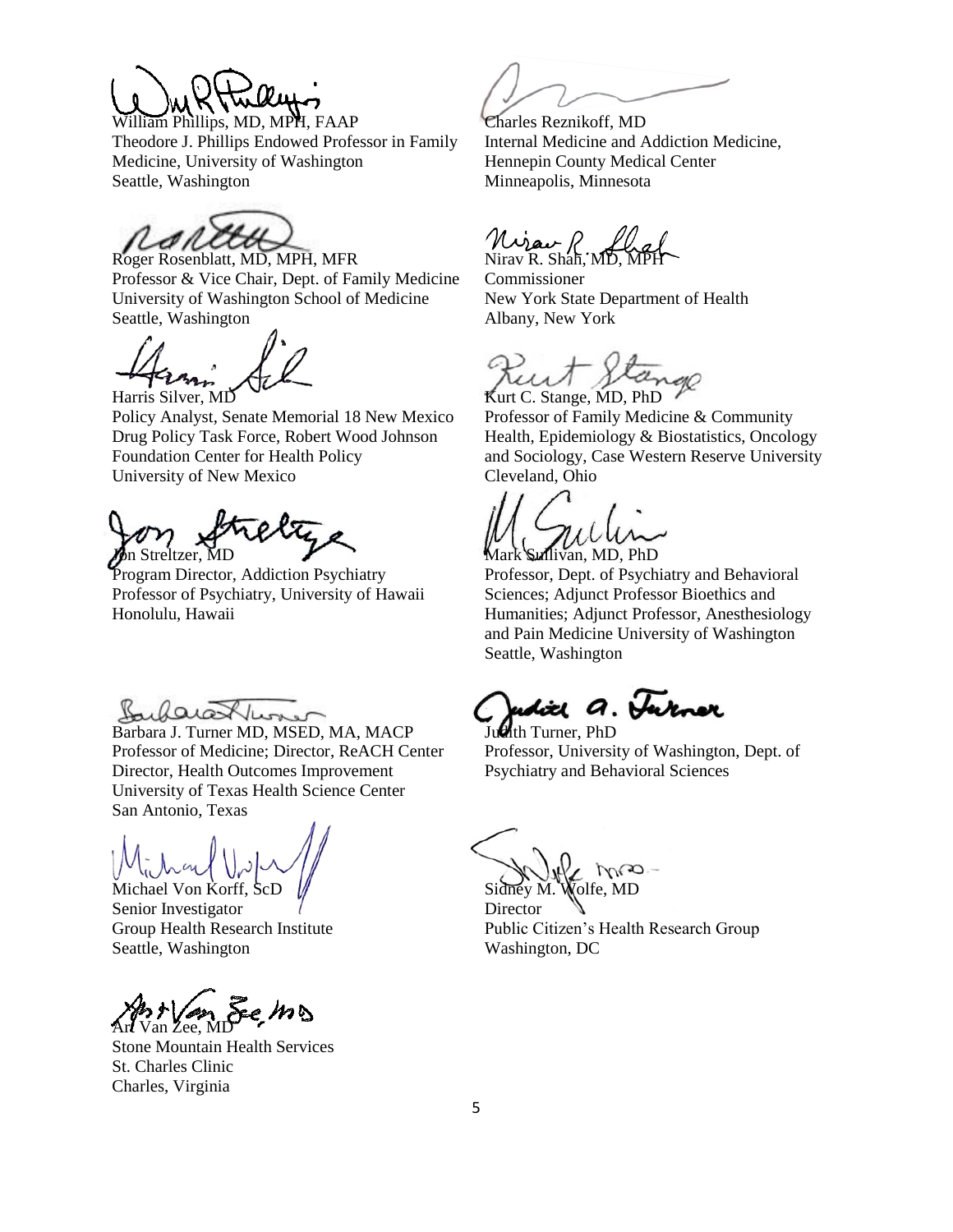## **REFERENCES**

1. Centers for Disease Control (CDC). Poison Issue Brief: Unintentional Drug Poisoning in the United States, 2007. Available online a[t http://www.cdc.gov/HomeandRecreationalSafety/pdf/poision-issue](http://www.cdc.gov/HomeandRecreationalSafety/pdf/poision-issue-brief.pdf)[brief.pdf](http://www.cdc.gov/HomeandRecreationalSafety/pdf/poision-issue-brief.pdf)

2. Agency Medical Directors' Group. Interagency Guideline on Opioid Dosing for Chronic Non-cancer Pain. Washington State Agency Medical Directors' Group: 2010. Available online at <http://www.agencymeddirectors.wa.gov/Files/OpioidGdline.pdf>

3. Paone D, Dowell D, Heller D. Preventing misuse of prescription opioid drugs. City Health Information. 2011;30(4):23-30. Available online at<http://www.nyc.gov/html/doh/downloads/pdf/chi/chi30-4.pdf>

4. Hamburg MA. Innovation, regulation, and the FDA. N Engl J Med 2010;363:2228-2232.

5. Centers for Disease Control and Prevention (CDC). Vital signs: overdoses of prescription opioid pain relievers—United States, 1999-2008. Morbidity and Mortality Weekly Report. 2011 Nov 1; 60:1-6.

6. U.S. General Accounting Office: Prescription Drugs: OxyContin Abuse and Diversion and Efforts to Address the Problem (GAO-04–110), Washington, DC, U.S. General Accounting Office, 2004

7. Van Zee A. The promotion and marketing of OxyContin: commercial triumph, public health tragedy. Am J Public Health 2009;99:221–7.

8. Suffolk County Supreme Court Special Grand Jury. Grand Jury Report: CPL 190.85(1)(C): April 2012. Available online:

[http://www.suffolkcountyny.gov/Portals/da/PDFs/webdoc/diversion%20and%20dissemination%20of%20](http://www.suffolkcountyny.gov/Portals/da/PDFs/webdoc/diversion%20and%20dissemination%20of%20controlled%20substances.pdf) [controlled%20substances.pdf](http://www.suffolkcountyny.gov/Portals/da/PDFs/webdoc/diversion%20and%20dissemination%20of%20controlled%20substances.pdf)

9. Chou R, Fanciullo GJ, Fine PG, Adler JA, Ballantyne JC, Davies P, Donovan MI, Fishbain DA, Foley KM, Fudin J, Gilson AM, Kelter A, Mauskop A, O'Connor PG, Passik SD, Pasternak GW, Portenoy RK, Rich BA, Roberts RG, Todd KH, Miaskowski C; American Pain Society – American Academy of Pain Medicine Opioids Guidelines Panel. Clinical guidelines for the use of chronic opioid therapy in chronic non-cancer pain. J Pain 2009; 10:113-130.

10. Sullivan MD, Von Korff M, Banta-Green C, Merrill JO, Saunders K. Problems and concerns of patients receiving chronic opioid therapy for chronic non-cancer pain. Pain. 2010 May;149(2):345-53.

11. Eriksen J, Sjogren P, Bruera E, Ekholm O, Rasmussen NK. Critical issues on opioids in chronic noncancer pain. An epidemiological study. Pain 2006;125:172-9.

12. Boscarino JA, Rutstalis M, Hoffman SN, Han JJ, Erlich PM, Gerhard GS, Stewart WF. Risk factors for drug dependence among out-patients on opioid therapy in a large US health-care system Addiction 2010; 105:1776-1782.

13. Boscarino JA, Rukstalis MR, Hoffman SN, et al. Prevalence of prescription opioid-use disorder among chronic pain patients: comparison of the DSM-5 vs. DSM-4 diagnostic criteria. J Addict Dis. 2011;30:185-194.

14. Martin BC, Fan MY, Edlund MJ, Devries A, Braden JB, Sullivan MD. Long-term chronic opioid therapy discontinuation rates from the TROUP study. J Gen Intern Med. 2011;26(12):1450-1457.